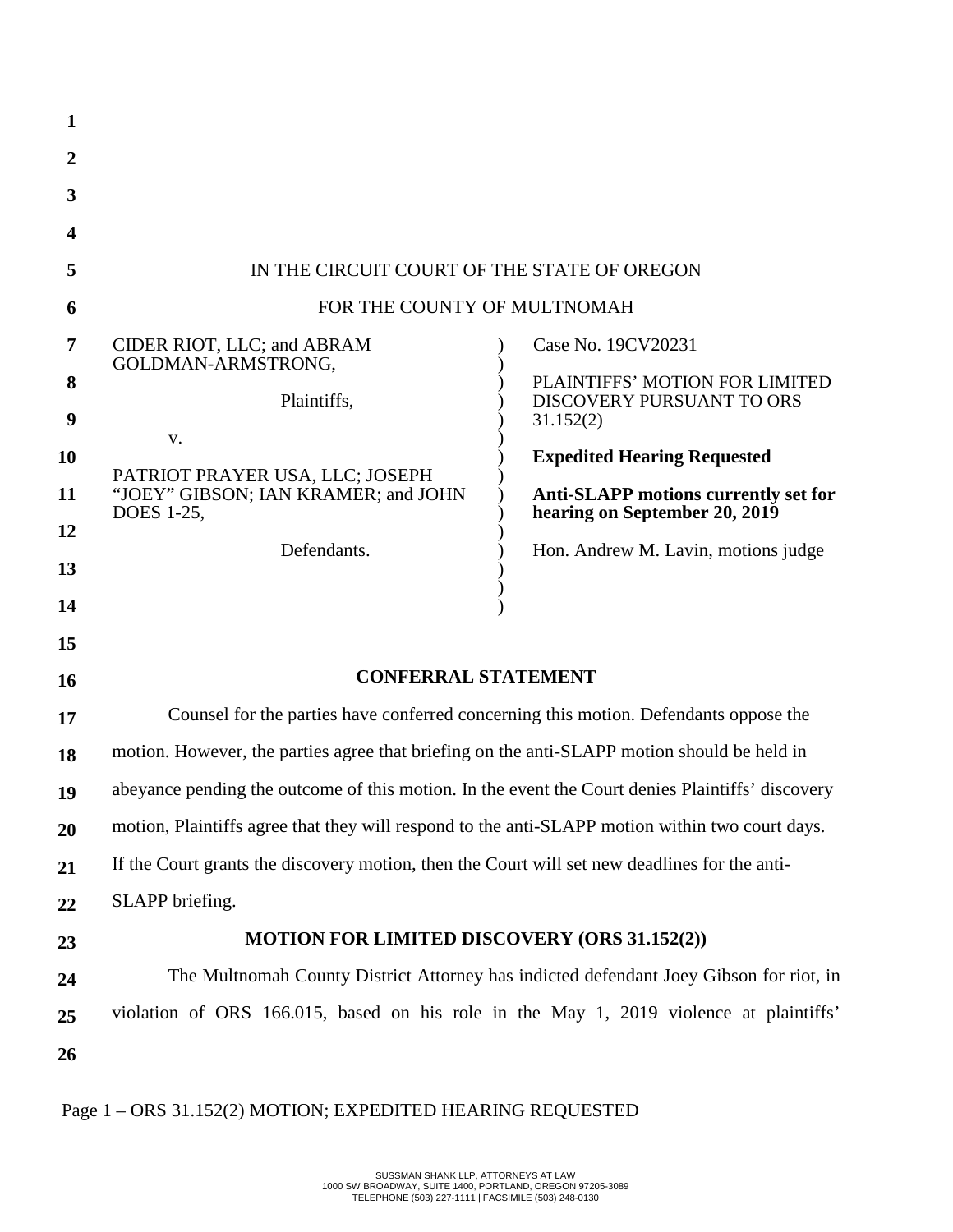**1 2 3 4** establishment. (Ex. [1](#page-1-0) at 1.)<sup>1</sup> As evidenced by the indictment, law enforcement and a grand jury have determined "that there is a substantial objective basis for believing that more likely than not an offense has been committed and a person to be arrested [in this case, Gibson] has committed it." ORS 131.005(11) (defining "probable cause").

**5 6 7 8 9** In direct contradiction of law enforcement, whom Patriot Prayer otherwise purports to respect and support, Gibson claims that the charges against him are "a shame" because they are "political" and not based on anything he did on May 1. (Ex. 2.) Likewise, Gibson asserts in his anti-SLAPP motion that he was not involved in the coordination or planning of the violence at Cider Riot on May 1, 2019.

**10 11 12 13 14 15 16 17** Assuming solely for purposes of this discovery motion that Gibson and Patriot Prayer have satisfied their burden of showing that the anti-SLAPP statute applies, $<sup>2</sup>$  $<sup>2</sup>$  $<sup>2</sup>$  the Court should find that</sup> there is good cause to grant plaintiffs leave to conduct limited discovery pursuant to ORS 31.152(2). The Court should grant the motion because plaintiffs bear the burden of adducing admissible evidence that Gibson was involved in the May 1, 2019 violence; plaintiffs need the opportunity to present admissible evidence of Gibson's and Patriot Prayers' role in the May 1, 2019 violence—evidence in the hands of defendants and other entities, such as Facebook, YouTube and public entities; and the discovery plaintiffs seek is limited to this discrete issue.

**18 19 20** This motion is, and will be, based on this motion, the following memorandum, the declaration of Clifford S. Davidson and exhibits thereto, the Court's file, matters subject to judicial notice, and any evidence or argument presented at the hearing on this motion.

**21**

#### **MEMORANDUM**

**22** Although the filing of an anti-SLAPP motion stays discovery, the Court may order

Page 2 – ORS 31.152(2) MOTION; EXPEDITED HEARING REQUESTED

<span id="page-1-0"></span>**<sup>23</sup> 24** <sup>1</sup> The Court (Bushong, J.) has sealed the indictment because there is an ongoing investigation. (*See*  Ex. 1 at 2-3.) What is public is that the charge is for riot in violation of ORS 166.015 (*see* Ex. 1 at 1), and that Gibson acknowledges having been charged. (*See* Ex. 2.)

<span id="page-1-1"></span>**<sup>25</sup> 26**  $2$  He has not. The conduct in which he engaged on May 1, 2019 is illegal as a matter of law and therefore not protected by the anti-SLAPP statute. *See Deep Photonics Corp. v. LaChapelle*, 282 Or App 533, 545 (2016).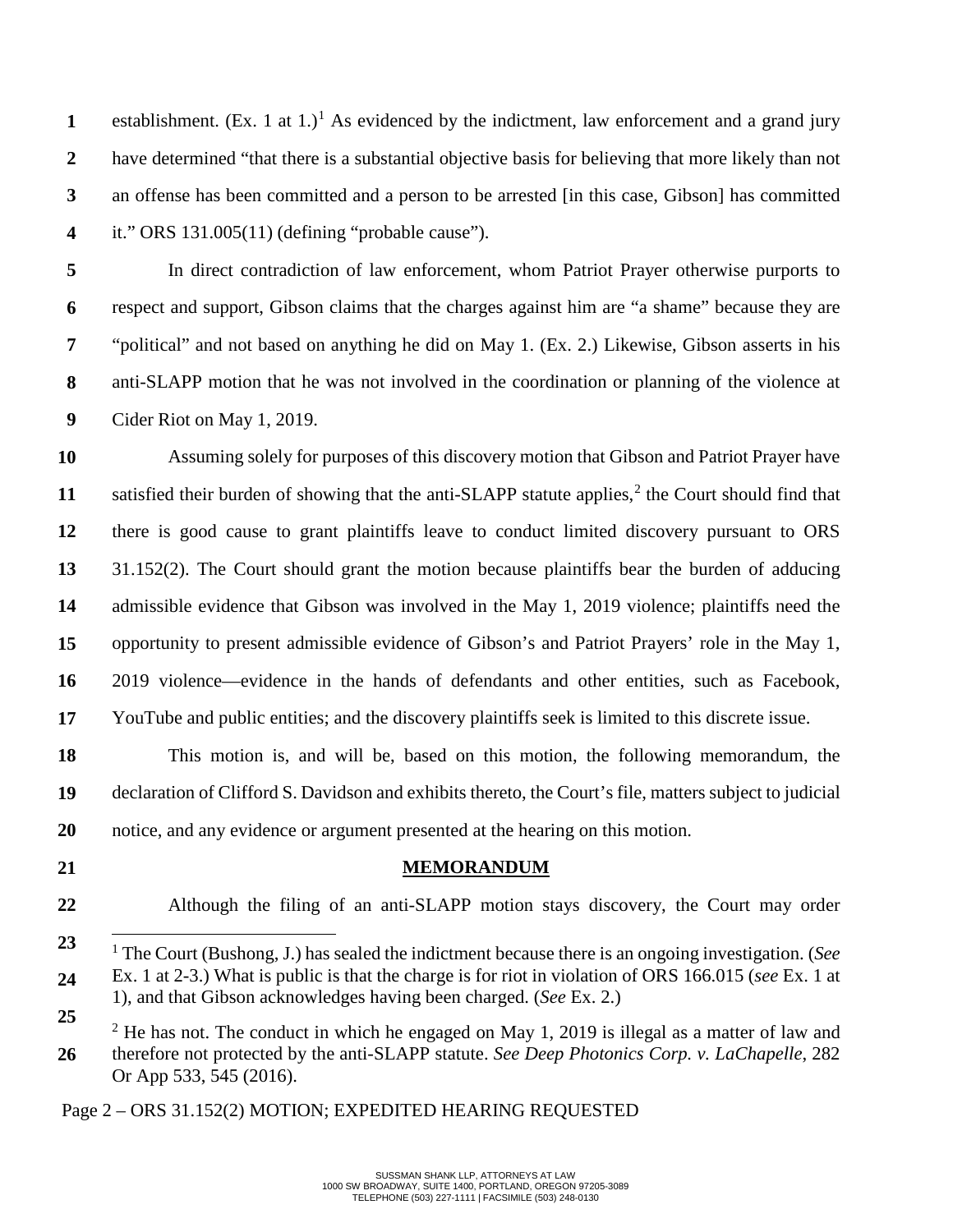**1** specified discovery for good cause:

| $\mathbf{2}$             | "All discovery in the proceeding shall be stayed upon the filing of a |
|--------------------------|-----------------------------------------------------------------------|
|                          | special motion to strike under ORS 31.150. The stay of discovery      |
| $\overline{\mathcal{A}}$ | shall remain in effect until entry of the judgment. The court, on     |
| -5                       | motion and for good cause shown, may order that specified             |
| -6                       | discovery be conducted notwithstanding the stay imposed by this       |
|                          | subsection."                                                          |

**8** (ORS 31.152(2) [emphasis added].)

**9 10 11 12 13 14 15 16 17 18 19 20 21** No appellate-level Oregon courts have addressed the "good cause" requirement, so this Court may look to California authorities interpreting that state's identical provision. *See* Cal. C. Civ. P. § 425.16(g) ("The court, on noticed motion and for good cause shown, may order that specified discovery be conducted notwithstanding this subdivision." $)^3$  $)^3$  According to those authorities, a plaintiff demonstrates "good cause" for discovery when the plaintiff shows "that a defendant or witness possesses evidence needed by plaintiff to establish a prima facie case." *1-800 Contacts, Inc. v. Steinberg*, 107 Cal App 4th 568, 593 (Cal Ct App 2003), *rev. denied* July 9, 2003. "The showing should include some explanation of what additional facts plaintiff expects to uncover." *Id.* (internal quotations and citations omitted); *see Sipple v. Foundation for Nat. Progress*, 71 Cal App 4th 226, 247 (Cal Ct App 1999), *rev. denied* July 28, 1999 (so holding, two years prior to enactment of Oregon anti-SLAPP statute). Through document discovery from, and depositions of, Gibson, other defendants, and of adherents of Patriot Prayer, as well as documents subpoenaed from non-parties Facebook, 4chan,

- **22** 8chan, Twitter, YouTube, Telegram, Discord, Portland Police Bureau, Multnomah County,
- **23**
- **24**

members of the Proud Boys, and defendants' phone carriers, plaintiffs anticipate gathering *prima* 

<span id="page-2-0"></span>**<sup>25</sup>** <sup>3</sup> Where the relevant wording of the Oregon and California anti-SLAPP laws are identical, Oregon looks to California decisions, dated prior to Oregon's 2001 enactment of its statute, for controlling

**<sup>26</sup>** interpretation, and to post-2001 cases "only for their persuasive value." *Handy v. Lane Cnty.*, 360 Or 605, 619 (2006).

Page 3 – ORS 31.152(2) MOTION; EXPEDITED HEARING REQUESTED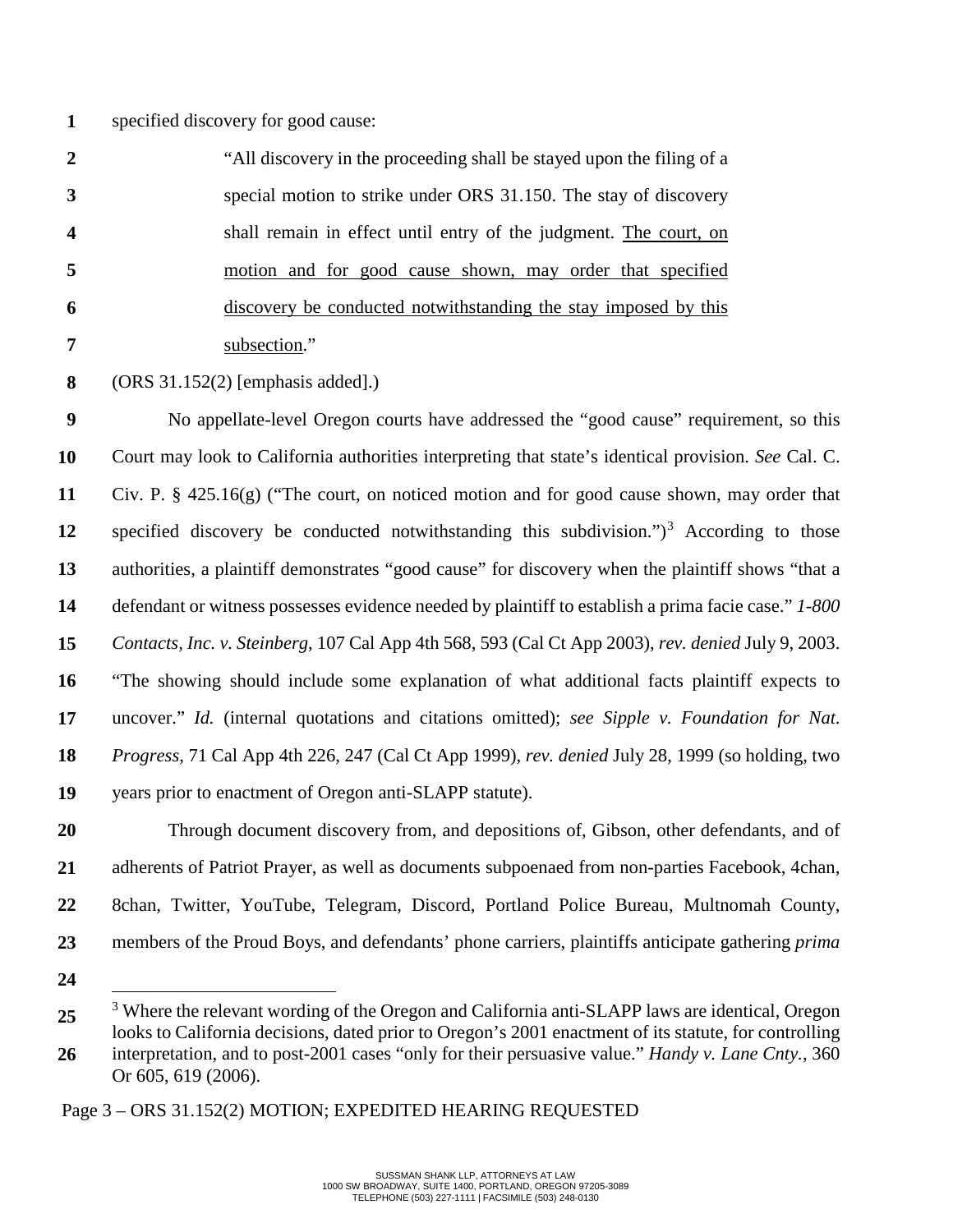**1 2** *facie* evidence that defendants, or any of them, coordinated or participated in the violent acts perpetrated on May 11, 2019. It is beyond question that those violent acts occurred.

- **3 4 5 6 7 8 9 10 11 12 13 14 15 16** Furthermore, publicly-available information suggests that discovery would lead to evidence concerning Gibson's involvement in the violent events of May 11, 2019. Publiclyavailable text messages, which the Portland Police Bureau sent and received specifically because of Gibson's role in coordinating past demonstrations that have become violent, demonstrate a pattern and practice of his control over the activities and movements of Patriot Prayer. (*See*  Davidson Decl.  $\P$  [4](#page-3-0)).<sup>4</sup> The State's indictment indicates that there is probable cause to believe that Gibson coordinated or participated in the violent acts affecting plaintiffs on May 1, 2019. (Ex. 1.) And, at least two YouTube videos indicate that individuals who committed violence against patrons of Cider Riot coordinated with Gibson. The videos are available at <https://youtu.be/WTXAYSIzKps> ("Video 1"), <https://youtu.be/Qbs-fog4Q1M> ("Video 2"), <https://youtu.be/awN9J88j4mA> ("Video 3"), and<https://youtu.be/HzId89utLys> ("Video 4"). In Video 2, at 25:53 through approximately 26:50, the group discusses going to Cider Riot. An individual on the video states that Gibson told him that Gibson is going to Cider Riot and agrees that backup is necessary.
- **17 18** Video 3 is replete with relevant examples of Gibson's involvement with the violent acts at Cider Riot:
- **19 20** • At 4:00, the group discusses when Gibson ("Joey") is coming and asking who has been texting with him.
- **21 22** • At 6:40, someone says "Tell Joey and them to hurry the fuck up. I hope they got like 10 big dudes with them."
- **23** • At 12:27, someone says "Joey's coming."
- **24** • At 16:15, someone asks where "Joey" said to meet.
- **25**

Page 4 – ORS 31.152(2) MOTION; EXPEDITED HEARING REQUESTED

<span id="page-3-0"></span>**<sup>26</sup>** <sup>4</sup> The text messages are voluminous and therefore not included with this motion. If the Court desires that the messages be filed, the plaintiffs are happy to do so.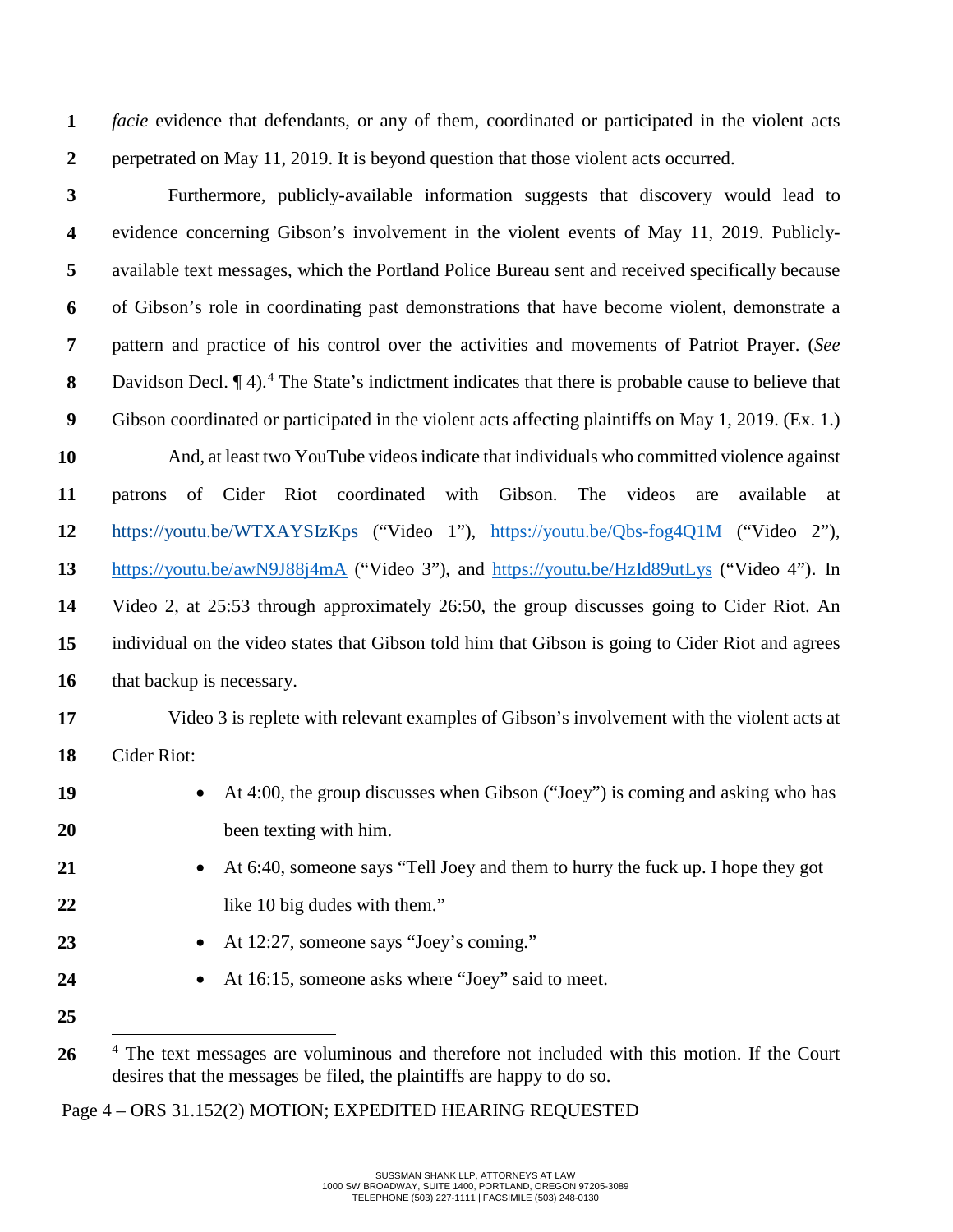**1**

**2**

• At 17:35, the group speaks with someone on speakerphone, coordinates that person's arrival, and notes that there will be a fight at Cider Riot.

**3** (Davidson Decl. ¶ 5.)

**4 5 6 7 8 9** Plaintiffs must present the foregoing evidence, and other evidence in support of plaintiffs' *prima facie* showing, in admissible form. *Young v. Davis*, 259 Or App 497, 508 (2013). In order to do so, plaintiffs must obtain testimony, and gather information, from those who can lay an evidentiary foundation or authenticate documents. For this reason, and as the California Court of Appeal noted in an authoritative opinion, the Court must liberally exercise its discretion and grant the specified discovery requested here:

**10 11 12 13 14 15 16 17 18 19** "If the plaintiff makes a timely and proper showing in response to the motion to strike, that a defendant or witness possesses evidence needed by plaintiff to establish a prima facie case, the plaintiff must be given the reasonable opportunity to obtain that evidence through discovery before the motion to strike is adjudicated. The trial court, therefore, must liberally exercise its discretion by authorizing reasonable and specified discovery timely petitioned for by a plaintiff in a case such as this, when evidence to establish a prima facie case is reasonably shown to be held, or known, by defendant or its agents and employees."

**20 21** *Lafayette Morehouse, Inc. v. Chronicle Publ'g Co.*, 37 Cal App 4th 855, 868 (Cal Ct App 1995), *rev. denied* Nov 30, 199[5](#page-4-0).<sup>5</sup>

**22**

### **CONCLUSION**

**23 24 25 26** There is good cause for the Court to exercise its sound discretion to permit discovery from defendants and non-parties—into the participation of Gibson and Patriot Prayer in the events of May 1, 2019. ORS 31.152(2). The Court should grant the motion for discovery, set a schedule

<sup>5</sup> This 1995 decision is authoritative. *See Handy*, 360 Or at 619.

<span id="page-4-0"></span>Page 5 – ORS 31.152(2) MOTION; EXPEDITED HEARING REQUESTED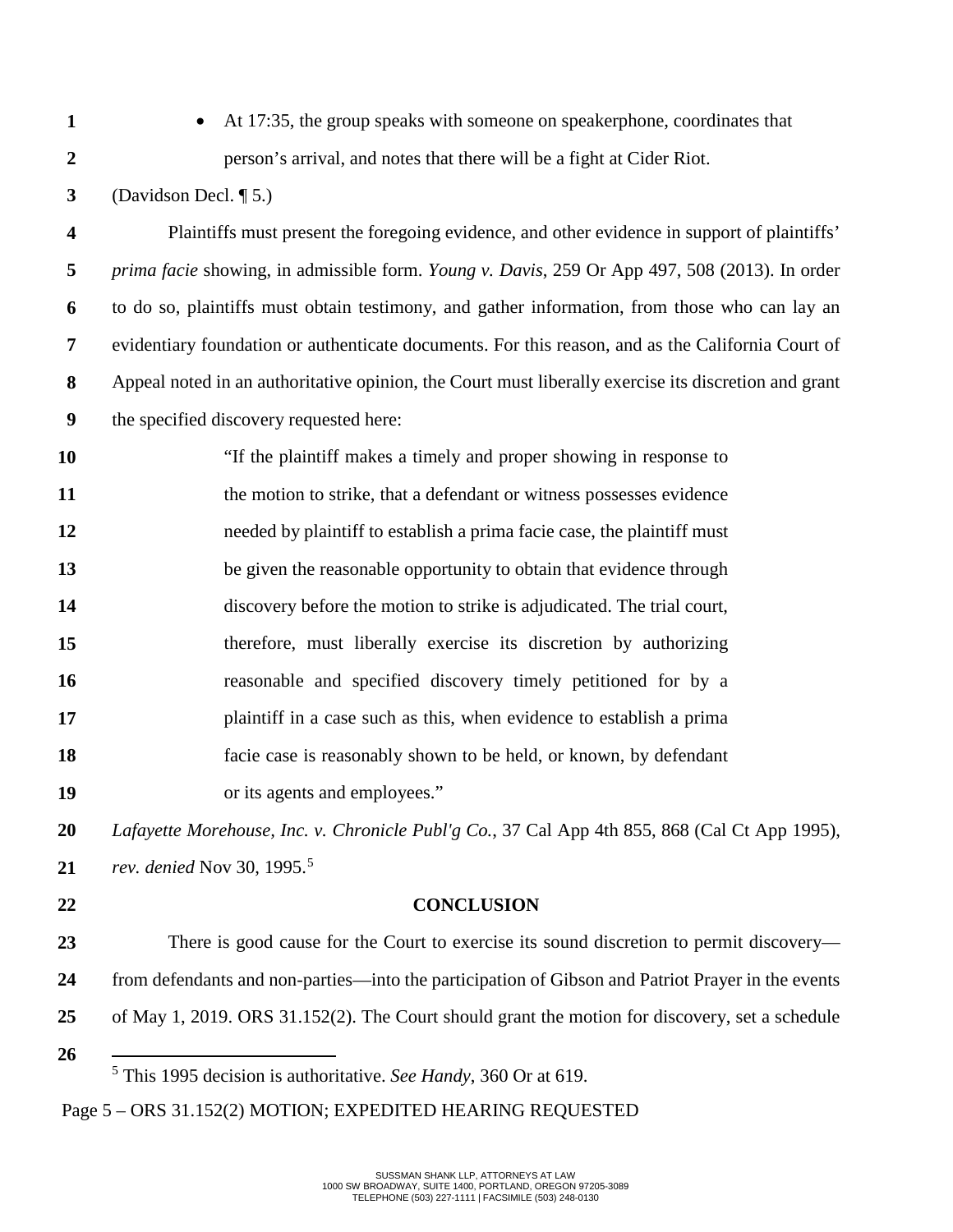| $\mathbf{1}$            | for said discovery to be conducted, and set a briefing schedule for the remaining anti-SLAPP     |  |  |
|-------------------------|--------------------------------------------------------------------------------------------------|--|--|
| $\boldsymbol{2}$        | briefing.                                                                                        |  |  |
| $\mathbf{3}$            | Dated this 21 <sup>st</sup> day of August, 2019.                                                 |  |  |
| $\overline{\mathbf{4}}$ | SUSSMAN SHANK LLP                                                                                |  |  |
| 5                       |                                                                                                  |  |  |
| 6                       | By s/ Clifford S. Davidson<br>Clifford S. Davidson, OSB No. 125378<br>cdavidson@sussmanshank.com |  |  |
| 7                       | Attorneys for Plaintiffs                                                                         |  |  |
| 8                       |                                                                                                  |  |  |
| $\boldsymbol{9}$        |                                                                                                  |  |  |
| 10                      |                                                                                                  |  |  |
| 11                      |                                                                                                  |  |  |
| 12                      |                                                                                                  |  |  |
| 13                      |                                                                                                  |  |  |
| 14                      |                                                                                                  |  |  |
| 15                      |                                                                                                  |  |  |
| 16                      |                                                                                                  |  |  |
| 17                      |                                                                                                  |  |  |
| 18<br>19                |                                                                                                  |  |  |
| 20                      |                                                                                                  |  |  |
| 21                      |                                                                                                  |  |  |
| 22                      |                                                                                                  |  |  |
| 23                      |                                                                                                  |  |  |
| 24                      |                                                                                                  |  |  |
| 25                      |                                                                                                  |  |  |
| 26                      |                                                                                                  |  |  |
|                         |                                                                                                  |  |  |

# Page 6 – ORS 31.152(2) MOTION; EXPEDITED HEARING REQUESTED